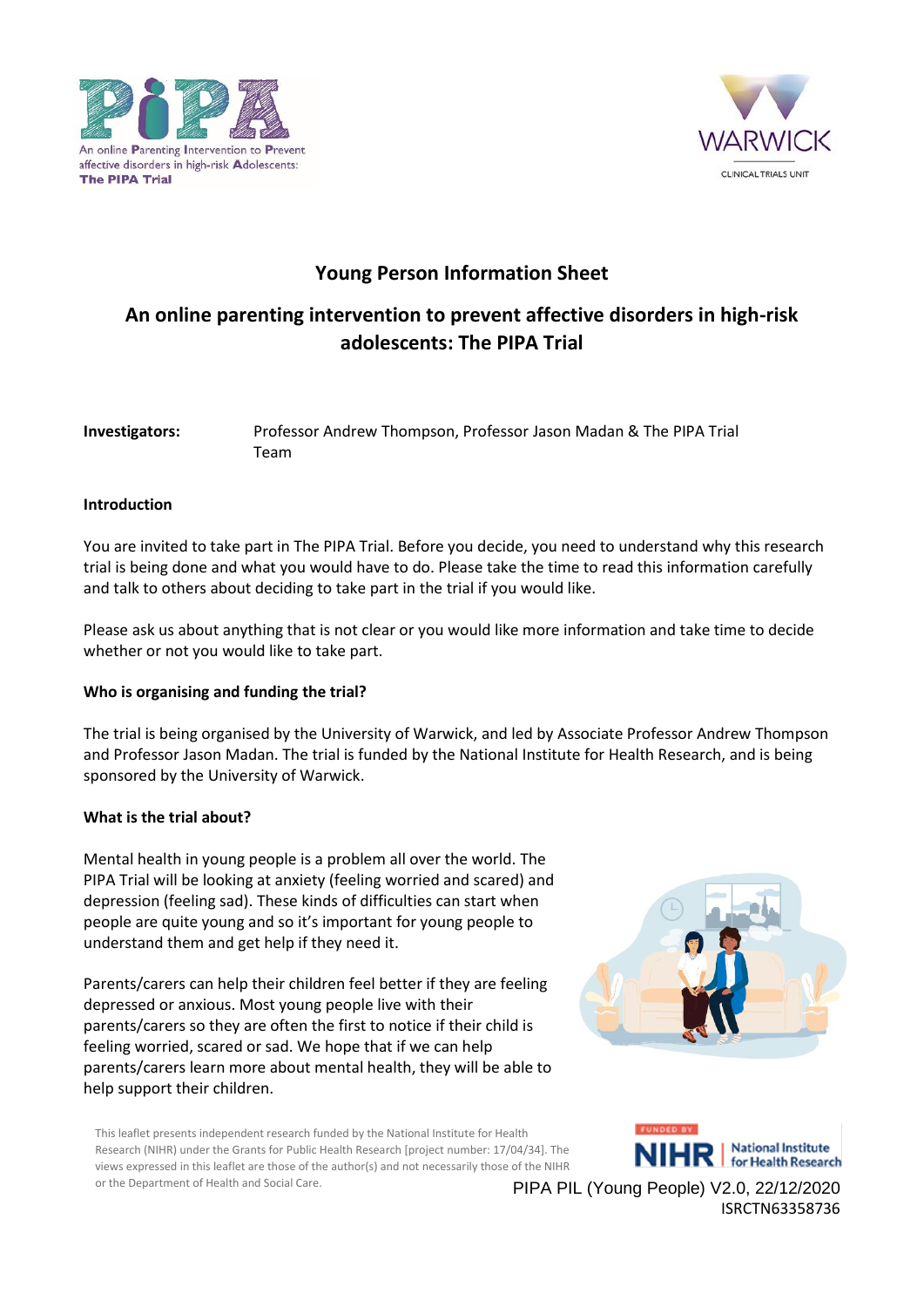We think the internet is a good way to teach people how to deal with things like mental health. We have been working with researchers in Australia (at Monash University) on the 'Partners in Parenting' website to help parents/carers and young people with their mental health. We are trying to find out whether a personalised programme or standard educational package is a good way to help families learn about mental health. About 433 families in England will take part in the trial.



#### **What would taking part involve?**

We are inviting families of young people aged 11-15 years attending schools in Birmingham, Coventry and surrounding areas to be involved. The chart below shows what you will have to do if you agree to take part.



This leaflet presents independent research funded by the National Institute for Health Research (NIHR) under the Grants for Public Health Research [project number: 17/04/34]. The views expressed in this leaflet are those of the author(s) and not necessarily those of the NIHR or the Department of Health and Social Care.

NIHR | National Institute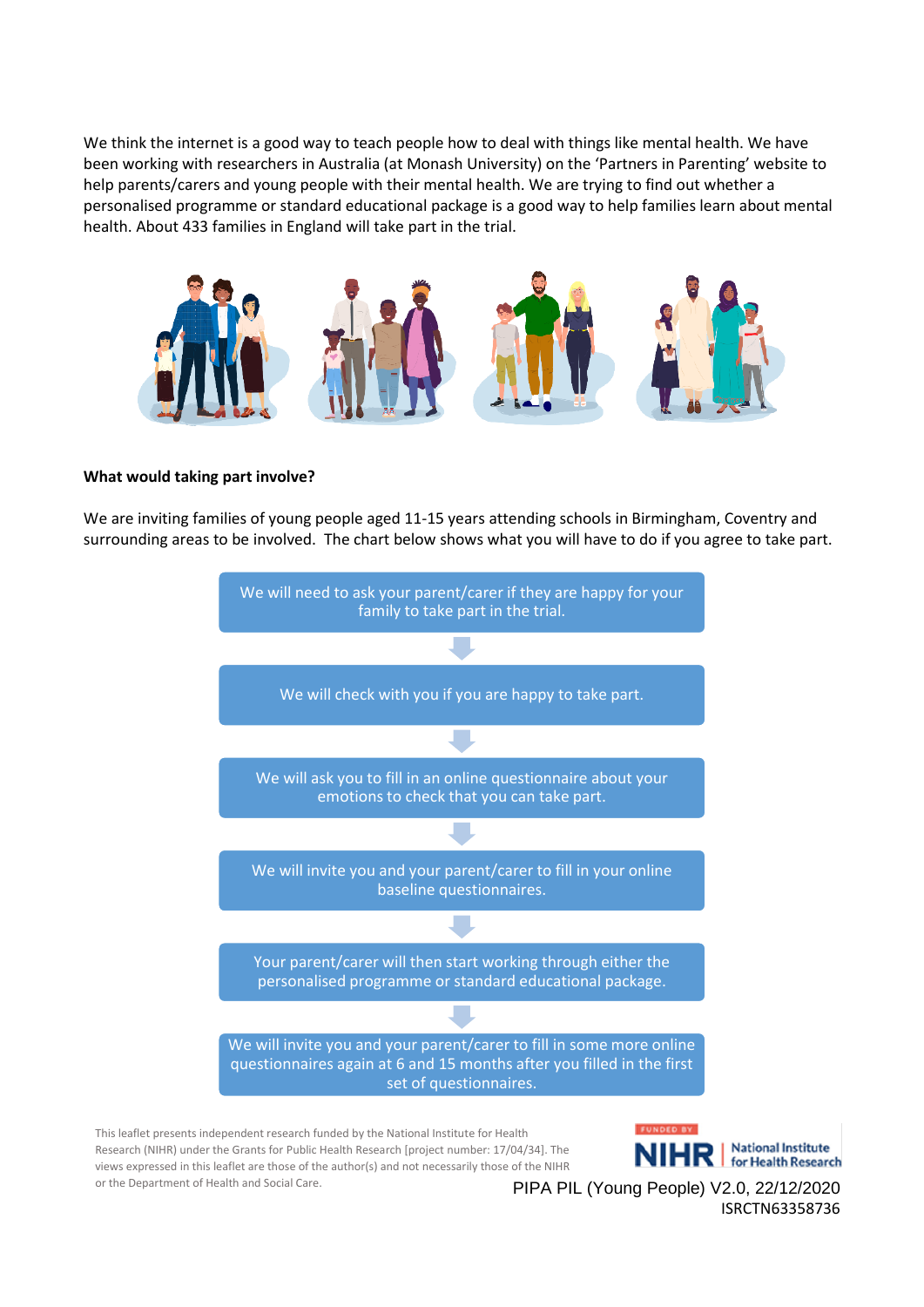- The trial is completed online so you won't be asked to go to meetings with researchers.
- The online questionnaires will ask about your emotions and mental health and we will also ask about your age and gender. *(Our online questionnaires won't work in Internet Explorer. If you have any problems, you might need to try a different browser like Chrome or Edge).*
- Your parent/carer will work through either the personalised programme, which has up to 9 modules about different areas of parenting and family life, or a standard educational package, which has 5 factsheets about teenage development.
- We will ask you and your parent/carer to fill in some online questionnaires again at 6 and 15 months after the first set of questionnaires (so the total time spent on the trial will be about 15 months).
- Each set of questionnaires should take about one hour to fill in (so about three hours in total for the trial), although this could take a little longer depending on your answers. We will text you the links to these with your parent/carer's permission.
- Recruitment for the trial will finish at the end of April 2021 so families that would like to take part must register before then.
- Around 30 parents/carers and young people will also be invited to do an interview about what it was like to take part in the trial. These interviews will be recorded, and kept according to the University of Warwick's rules on managing personal information. If you and your family are asked to take part in an interview but you don't want to, this is completely fine and won't affect you taking part in the trial. We will be asking parents/carers and young people about this in 2021.
- University of Warwick's rules about managing information: <https://warwick.ac.uk/services/sim/dataprotection>

#### **Who can take part?**

If you are interested in taking part in the trial, you must be able to say yes to all of these questions:

- Are you between 11 and 15 years old?
- Is your school taking part in the PIPA trial?
- Has your parent/carer said that they are happy for your family to take part?
- Are *you* happy to take part?
- Do you understand what the trial is about and what you would have to do?
- Do you have a mobile phone so we can text you?
- Do you have access to the internet to fill in the questionnaires?

You will also need to score a certain amount on an online questionnaire about your emotions.

This leaflet presents independent research funded by the National Institute for Health Research (NIHR) under the Grants for Public Health Research [project number: 17/04/34]. The views expressed in this leaflet are those of the author(s) and not necessarily those of the NIHR or the Department of Health and Social Care.

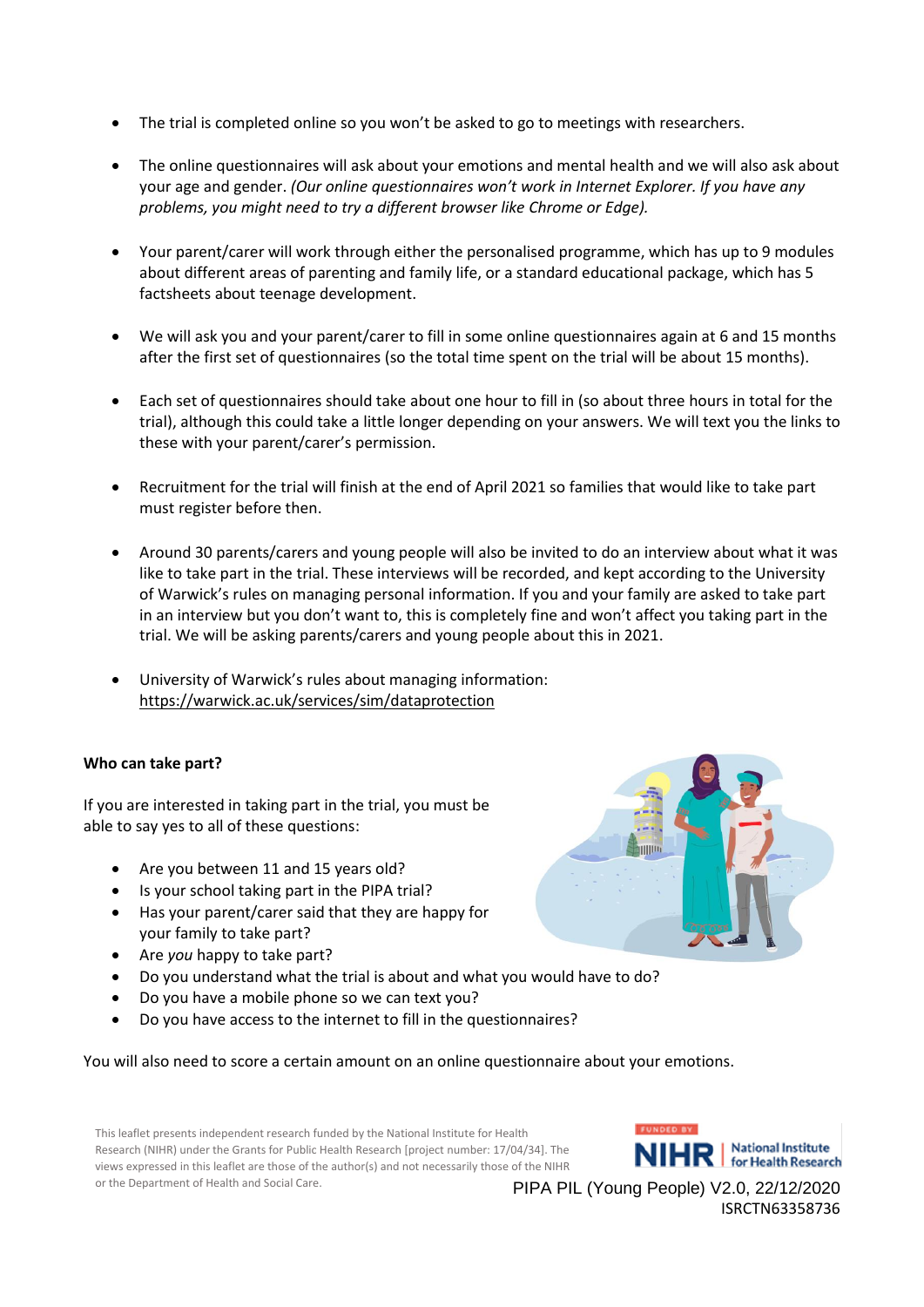#### **What if I can't take part in the trial?**

If you have answered NO to any of the above questions, or score a certain amount on the online questionnaire about your emotions, then, unfortunately, you won't be able to take part in the trial and we will let you and your parent/carer know.

If you have already given us some information about yourself and then find out that you can't take part, we will need to keep some information about you and your parent/carer. This is to make sure that you are not entered into the trial more than once. We will delete all this information once we stop inviting people to take part in the trial (at the end of 2021).

## **Do I have to take part?**

No, you don't have to take part in the trial if you don't want to and this won't affect you or your family in any way. If you do decide to take part in the trial but change your mind later on, this is also completely fine. You just need to let the research team know and you don't have to give a reason. More information about this is given later on in this sheet.

#### **What are the possible benefits of taking part in this trial?**

Taking part in this trial will help you and your family find out more about mental health and emotions. The results of this trial could help create better ways of helping young people and their families with mental health.



## **What are the possible disadvantages, side effects or risks, of taking part in this trial?**

We don't think that there are many disadvantages to taking part in this trial, however, there is a small chance that you may find some topics upsetting. If this happens you should speak to your parent/carer. The research team will also be able to support you and your family. If the research team becomes concerned about you, we will follow guidelines on how to deal with this. This will likely involve a phone call from the team to your parent/carer/school.

#### **Expenses and payments**

Each family that takes part in the trial will get a £25 voucher at the end of the trial if both parent/carer and young person fill out questionnaires at the start and after 6 and 15 months. This is to say thank you for taking part.

#### **Will my taking part be kept private?**

Information we collect about you and your parent/carer will be kept private and we will follow rules to keep this safe. This will only be used to help us run the trial and we won't use this information for anything else without your permission.

Details about your gender, name, address and mobile phone number will be stored at Warwick Clinical Trials

This leaflet presents independent research funded by the National Institute for Health Research (NIHR) under the Grants for Public Health Research [project number: 17/04/34]. The views expressed in this leaflet are those of the author(s) and not necessarily those of the NIHR or the Department of Health and Social Care.

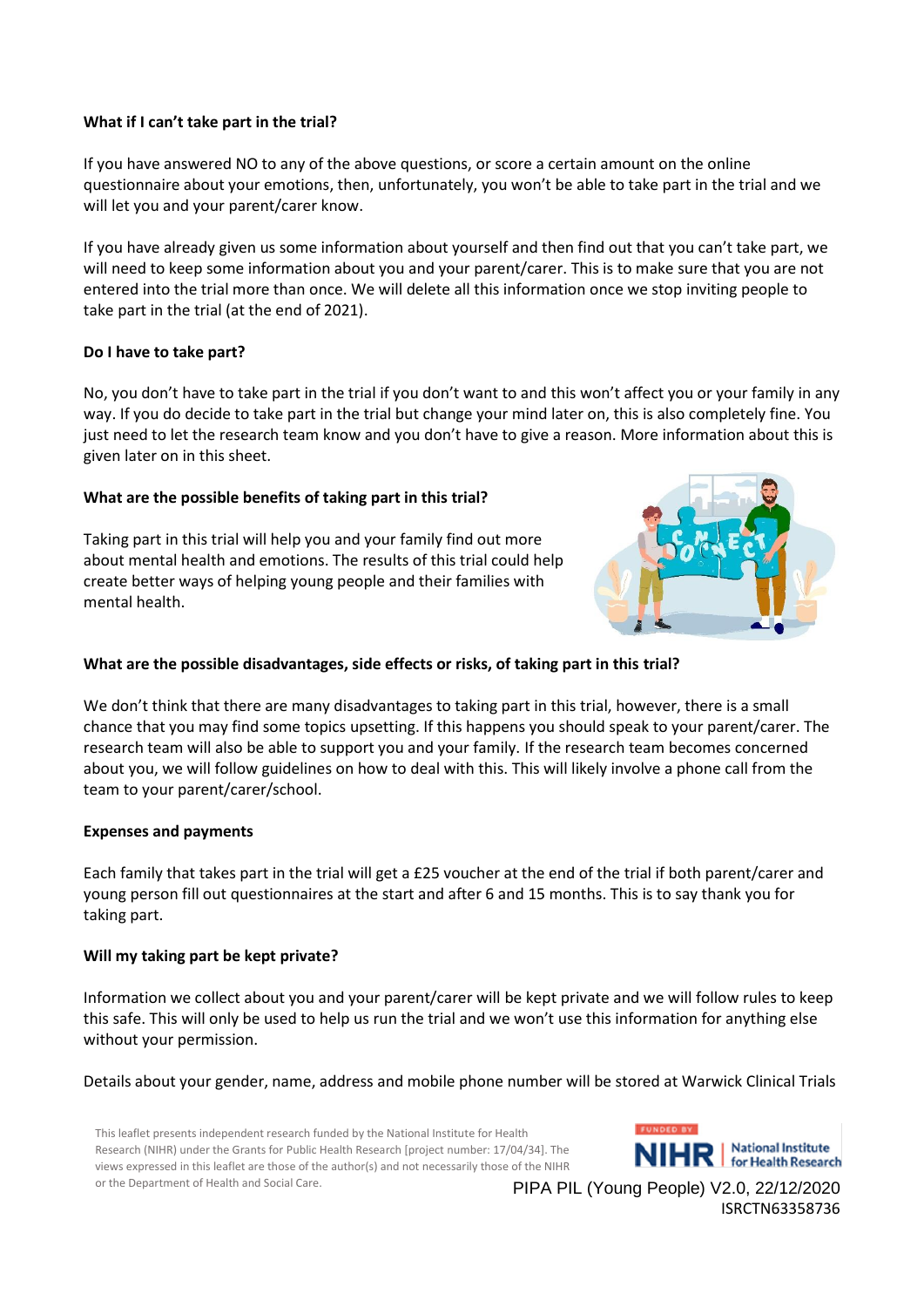Unit. We need mobile phone numbers so that we can text you during the trial and phone your parent/carer. There will be also be some people helping us to make phone calls to parents/carers during the trial and your name and gender will be shared with them. When we've finished texting and phoning all families at the end of the trial (around the end of 2022), we will safely delete your name and contact details.

We need your contact details and address in case the trial team is worried about you and/or your parent/carer and is only collected in the unlikely event that we need to contact you or let other people know. This could include your parent/carer, school, doctors at Warwick Clinical Trials Unit and/or the emergency services.

You and your parent/carer will be given a code, made up of letters and numbers, which we will use as much as we can during the trial, instead of using your names. For example, there will be some times on the trial where other teams of people need to check that the information we are collecting is ok. We will use this code, instead of your name, so that they won't know who you are. These teams are used to checking this sort of information and this happens on other trials too.

Your school will not be told if you and your parent/carer decide to join the trial, except if we are worried about you, as mentioned above.

#### **What will happen to the information collected about me?**

The University of Warwick needs to make sure that it is in the public interest when we collect the personal information of people who take part in research. We will only use your information to help us run the trial and not for any other reason.

The University of Warwick will act as the 'data controller'. This means that we are responsible for your information and will follow rules to help us make sure it is kept safe. Warwick Clinical Trials Unit will keep all documents and participant information for at least 10 years after the trial is finished. All trials need to keep such information for a while after trials have finished. This won't include your names and contact details.



Monash University (in Australia) will be a 'data processer' for the trial and the 'Partners in Parenting' website (where your parent/carer will enter information about themselves and you) will be managed by them and kept safe in a Google cloud in the UK.

All other information we collect about you and your parent/carer will be collected via the PIPA Trial database. Only people working on the PIPA Trial will be able to log into this database.

If you give us some information and then ask us to change it, we might not be able to. This is because we need to follow rules on managing information and manage it in specific ways to keep it reliable and correct.

This leaflet presents independent research funded by the National Institute for Health Research (NIHR) under the Grants for Public Health Research [project number: 17/04/34]. The views expressed in this leaflet are those of the author(s) and not necessarily those of the NIHR or the Department of Health and Social Care.

**FUNDED BY HR** | National Institute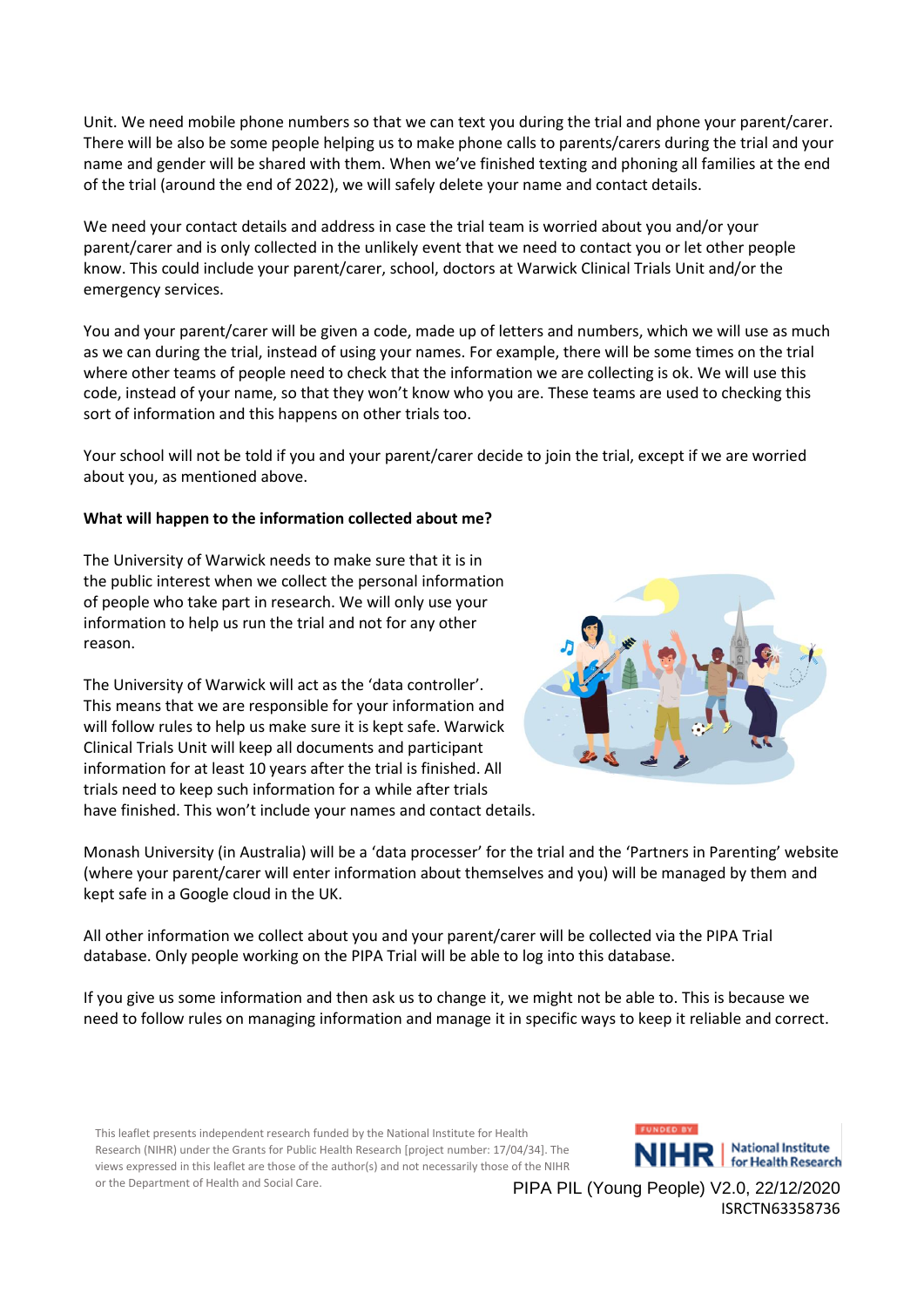For further information, please follow the link to the University of Warwick Research Privacy Notice which is available here:<https://warwick.ac.uk/services/sim/privacynotices/research/> or by contacting the Information and Data Compliance Team at [GDPR@warwick.ac.uk.](mailto:GDPR@warwick.ac.uk)

### **Sharing information**

We will be using a text messaging service called 'Twilio' during the trial to help send out reminders to you to complete questionnaires. Your name and mobile phone number will be shared with 'Twilio' but this information will be deleted at the end of the trial (2022). Twilio's privacy statement can be found here [https://www.twilio.com/legal/privacy.](https://www.twilio.com/legal/privacy)

If information is shared between the University of Warwick and other companies about the online questionnaires you fill in we will use your code and NOT your name, and the information will be kept anonymous. The only time your name and gender will be shared is with the people helping us to make the phone calls/texts during the trial and if we are ever worried about you.

We have data sharing agreements for all these reasons and information will be shared according to University of Warwick rules. We may use your anonymised information (not your name) for future research projects if your parent/carer lets us know at the start of the trial that this is okay.

#### **What will happen if I don't want to carry on being part of the trial?**

Taking part in this trial is entirely up to you and you can stop taking part at any point without giving a reason and this won't affect you in any way. If you choose to withdraw, we will use any data that you have given us up to that point. Your parents/carers, however, can carry on working through the online resources if they want to. If you would like your parent/carer to stop completing the questionnaires about you, you can contact us and we will let them know that they will have to stop taking part.



#### **What will happen to the results of the trial?**

We will write up the findings of this trial in a report and in some educational journals. You and your parent/carer will not be named in any of the publications. If you would like to find out about the results of the trial after it has ended, please contact the research team.

#### **Who has reviewed the trial?**

This trial has been reviewed and approved by the University of Warwick's Biomedical & Scientific Research Ethics Committee (BSREC): BSREC 20/19-20.

This leaflet presents independent research funded by the National Institute for Health Research (NIHR) under the Grants for Public Health Research [project number: 17/04/34]. The views expressed in this leaflet are those of the author(s) and not necessarily those of the NIHR or the Department of Health and Social Care.